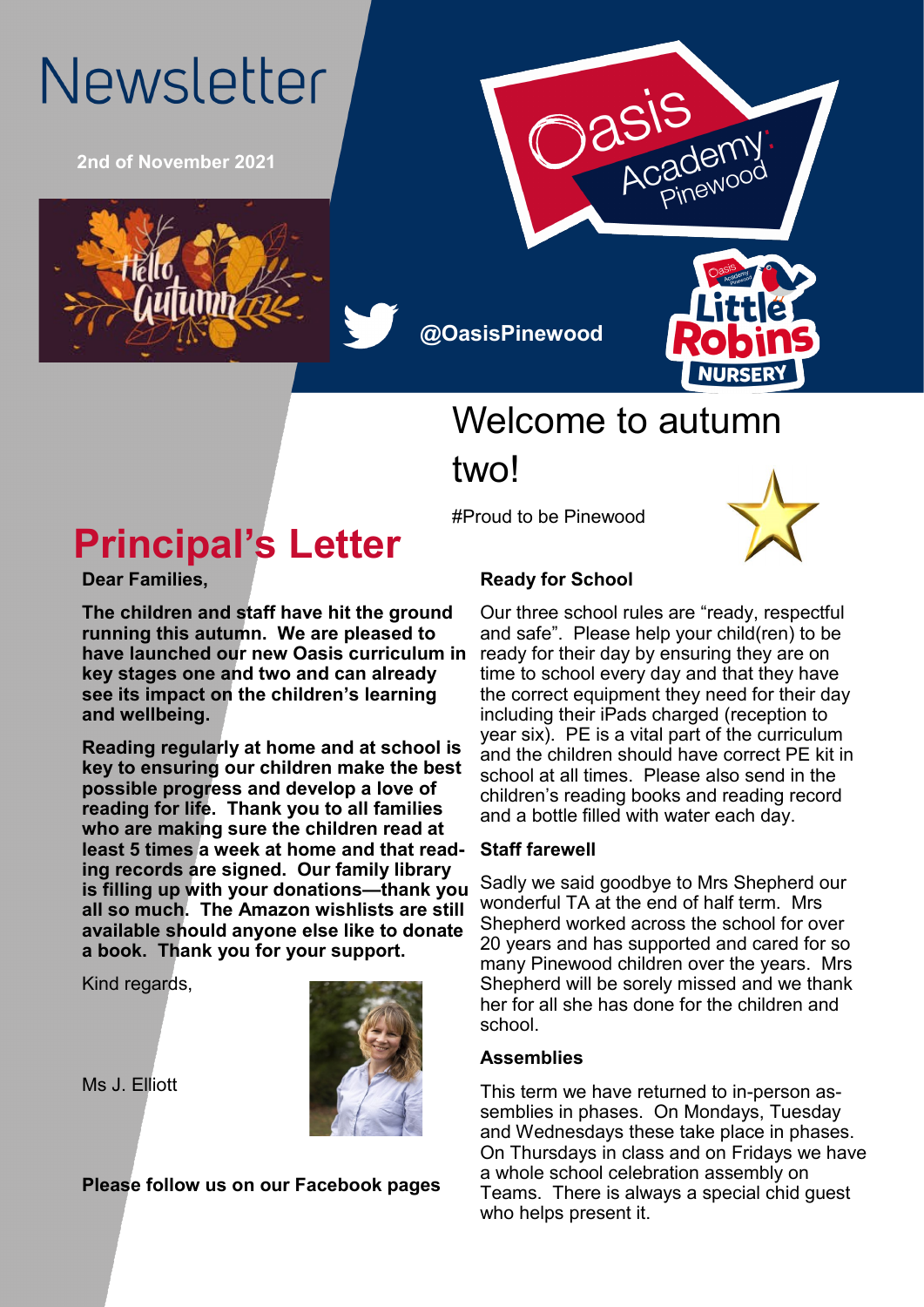## **Pinewood News**

#### **Oasis 9 Habits**

| Patient       | Forgiving | Self-controlled |
|---------------|-----------|-----------------|
| Humble        | Honest    | Considerate     |
| <b>Jaurul</b> | Hopeful   | Compassionate   |

November's 9 Habit is

"Hopeful". We are learning to think about the future and set goals

#### **Wheelers E-Library**

All reception to year six children have access to an electronic library through their iPads. They can borrow e-books and audio books through this platform. Please do encourage your child to borrow books regularly. If your child is unsure how to use this please ask their class teacher who will be happy to help

#### **Introducing the academy leadership team**

We have had many new families join us this year so here is an outline of the leadership team at Pinewood:

Ms Elliott—Principal and deputy designated safeguarding lead

Ms Lewis—Deputy principal, SENCO and designated safeguarding lead

Mrs Gadsden—Assistant principal and overall key stage two phase leader

Miss Cosgree—Key stage one phase leader

Mrs Murphy—EYFS phase leader

Miss Hall—Year 3 and 4 phase leader

Most other teachers also lead at least one curriculum area so please do ask your child's class teacher if you would like to be put in touch regarding specific curriculum advice and support.

Please do get in touch if you need any advice or have a question. Your child's class teacher is your first point of contact and is always happy to help.





#### **Covid safety**

Please make sure that if your child has a **new cough, fever or change in sense of smell or taste they do not come to school** and you book them a PCR covid test (not a lateral flow test) Please keep us informed of any results.

#### **Keeping in touch**

We use email to communicate with our families and rarely send paper letters. Please check your email daily for updates. Please always make sure we have the most up to date email address, address and phone number for you. If your child is unwell, please call the office first thing in the morning to let us know.

### **Online Safety**

The internet provides our children with amazing opportunities but also some risk. Please check the apps your child is using, many are unsuitable for children. If you need support with internet safety, please talk to your child's class teacher or a member of the leadership team who will be happy to assist.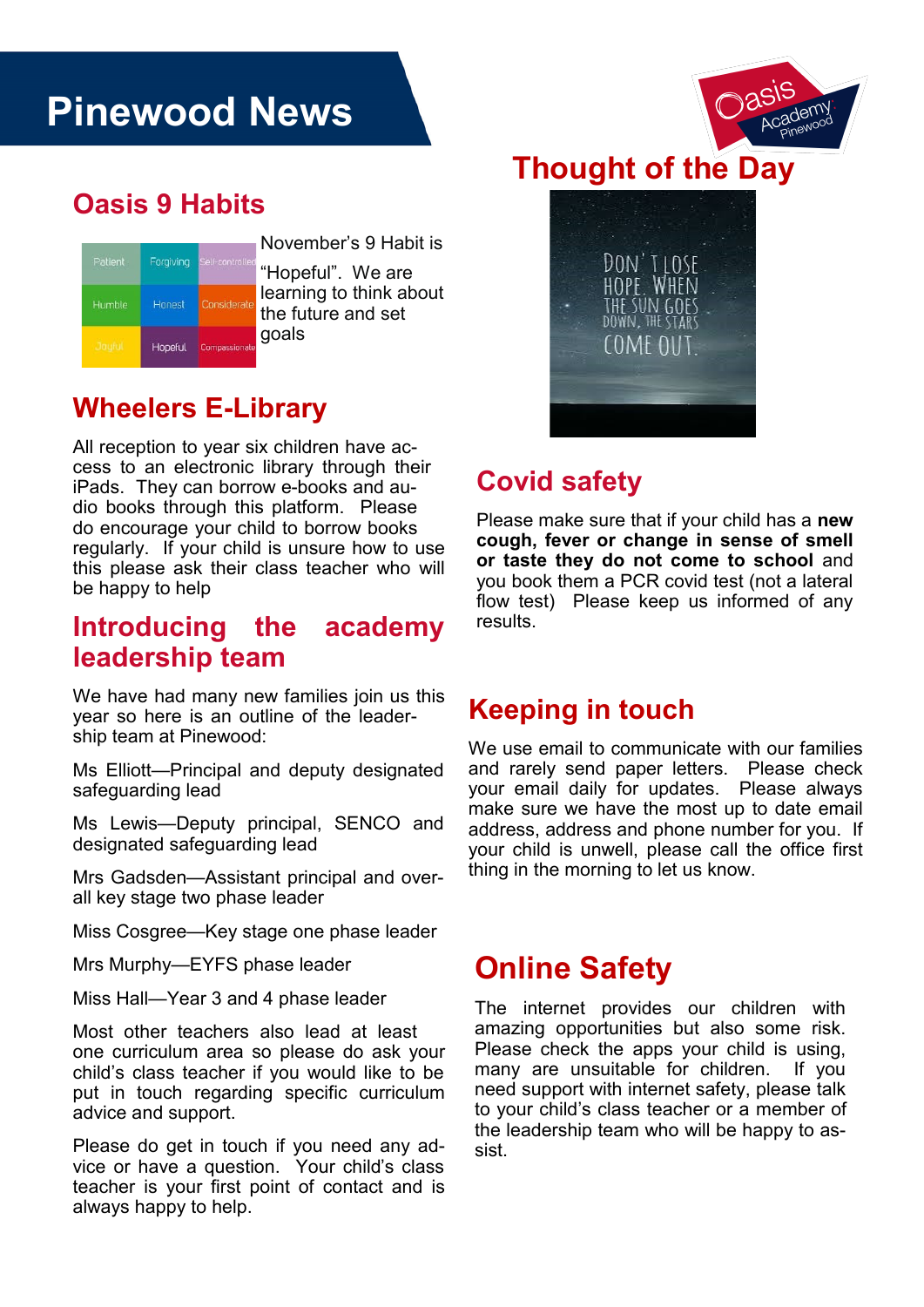## **Dates 2021-22**



| <b>November</b>  |                                                 |  |
|------------------|-------------------------------------------------|--|
| 2nd              | Parents' Evening (3.30-5.30pm)                  |  |
| 4th              | Parents' Evening (4.00-7.00pm)                  |  |
|                  | Swimming (Year 6)                               |  |
| 11th             | Dental Flouride Team (Reception & Year 1)       |  |
|                  | Swimming (Year 6)                               |  |
| 16th             | Early Years Open Day (3.30pm & 6.00pm)          |  |
| 18th             | Swimming (Year 6)                               |  |
| 19th             | Individual and sibling photos                   |  |
|                  | Children In Need (no dressing up due to photos) |  |
| 22nd             | Children in Need event including dressing up    |  |
|                  | Flu immunisations                               |  |
| 25th             | Swimming (Year 6)                               |  |
| 26th             | <b>Inset Day</b>                                |  |
| 29th             | Bikeability all week (Year 6)                   |  |
|                  |                                                 |  |
| <b>December</b>  |                                                 |  |
| 2nd              | Swimming (Year 6)                               |  |
| 7th              | Trip to Chessington Zoo (Nursery & Reception)   |  |
| 9th              | Swimming (Year 6)                               |  |
| 13th             | Hall of Fame celebration                        |  |
| 14th             | Flu immunisations                               |  |
| 17th             | Last day of term                                |  |
|                  |                                                 |  |
| Christmas        | 20th December - 3rd January                     |  |
| <b>Holidays</b>  | 4th January (inset day)                         |  |
|                  |                                                 |  |
| January          |                                                 |  |
| 5th              | Children return to school                       |  |
| 10th             | EYFS Open Day (3.30pm & 6.00pm)                 |  |
|                  |                                                 |  |
| <b>February</b>  |                                                 |  |
| <b>Half Term</b> | 14th - 18th February                            |  |
|                  |                                                 |  |
| <b>March</b>     |                                                 |  |
| 10th             | Parents' Evening (5.00-7.00pm)                  |  |
| 14th             | Parents' Evening (3.30-5.30pm)                  |  |
|                  |                                                 |  |
| <b>April</b>     |                                                 |  |
| Easter           | 4th - 18th April                                |  |
| <b>Holidays</b>  |                                                 |  |
| 19th             | Children return to school                       |  |